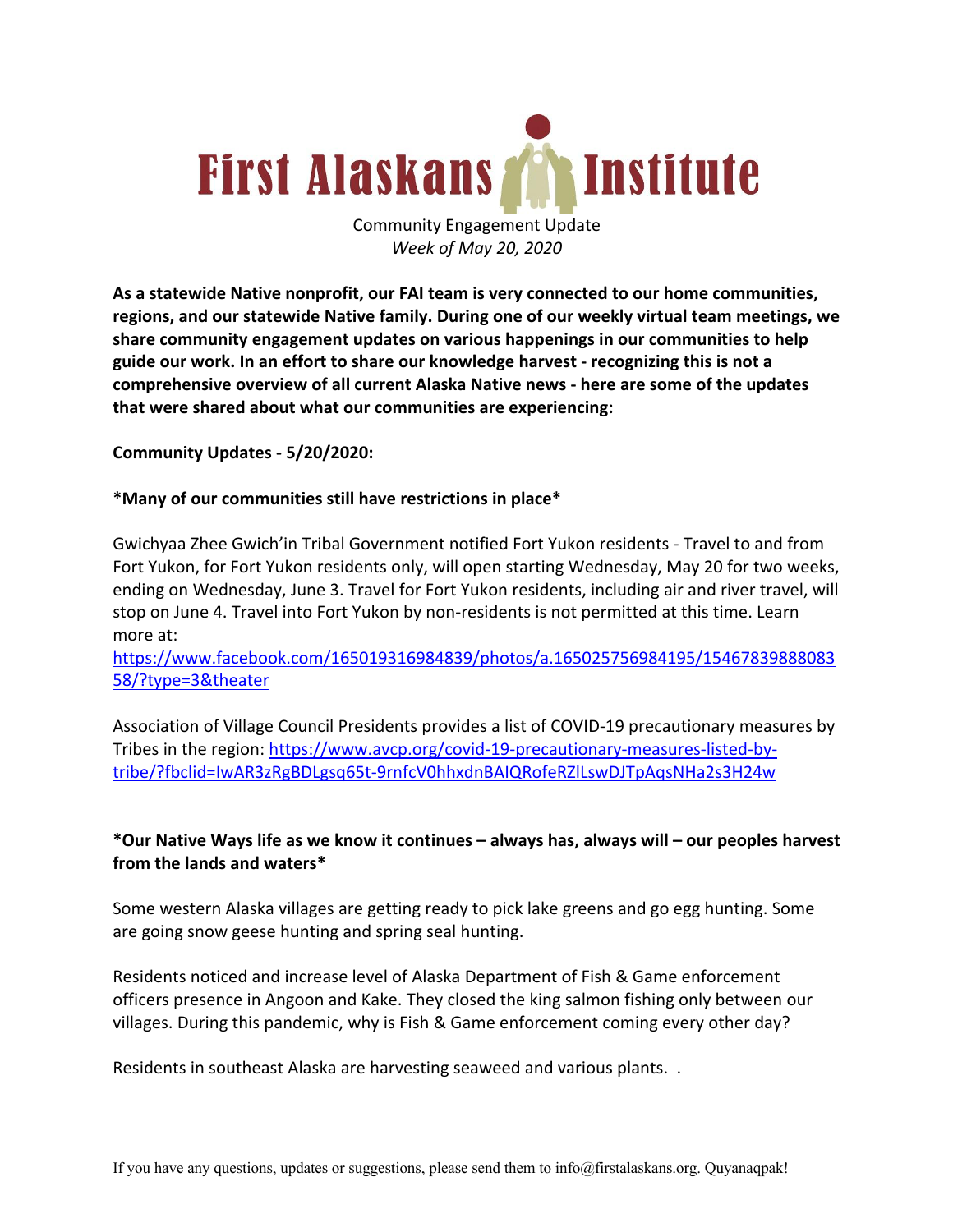The smelt began passing Bethel, traveling up the Kuskokwim River this week. Families headed to the seawall with long nets, dragging them through the water and lifting out the smelts' narrow, silver bodies: https://www.kyuk.org/post/smelts-arrive-bethel-beginning-summerfishing-season?fbclid=IwAR3sTv9m3-jx4fcOmEvpfocXwum6Tz1a\_2tw-ycHQCCTt2duD\_HEjGH9 qI

It appears the weir counts of sockeye on Copper River are really low right now. Local residents are worried they may not get enough fish if there is no reduction for dipnetters and commercial fisherman. Copper River sockeye salmon was closed recently due to this low count for commercial fisheries.

## **\*Spring breakup is steadily moving North\***

The village of Huslia has high water on the Koyukuk River. The bank has been eroding, and is nearing some homes, structures and power lines: https://www.facebook.com/eleanor.yatlin/posts/1567866496709240

The Chena River has high water and Fairbanks residents were urged to stay out of it until the water lowers: https://www.facebook.com/fairbanksalaska.us/posts/3054402574618517

## **\*Our communities are coming together to uplift Graduates and our Youth\***

Bethel Regional High School organized a parade for graduates: https://www.facebook.com/watch/?v=3733360066738849

Klawock High School hosted a virtual graduation: https://www.facebook.com/klawockchieftains/videos/2934062846685768/

Metlakatla High School hosted a socially distant graduation and streamed it online: https://youtu.be/EfS7Gl3SWBQ

Western Alaska Celebrates Its Seniors With Parades To Cap Off COVID-19 Semester: https://www.knom.org/wp/blog/2020/05/20/western-alaska-celebrates-its-seniors-withparades-to-cap-off-covid-19 semester/?utm\_source=twitter&utm\_medium=social&utm\_content=twlink&utm\_campaign=daily-news-feed

Distance Strains Education In Rural Alaska: https://www.kyuk.org/post/distance-strainseducation-rural-alaska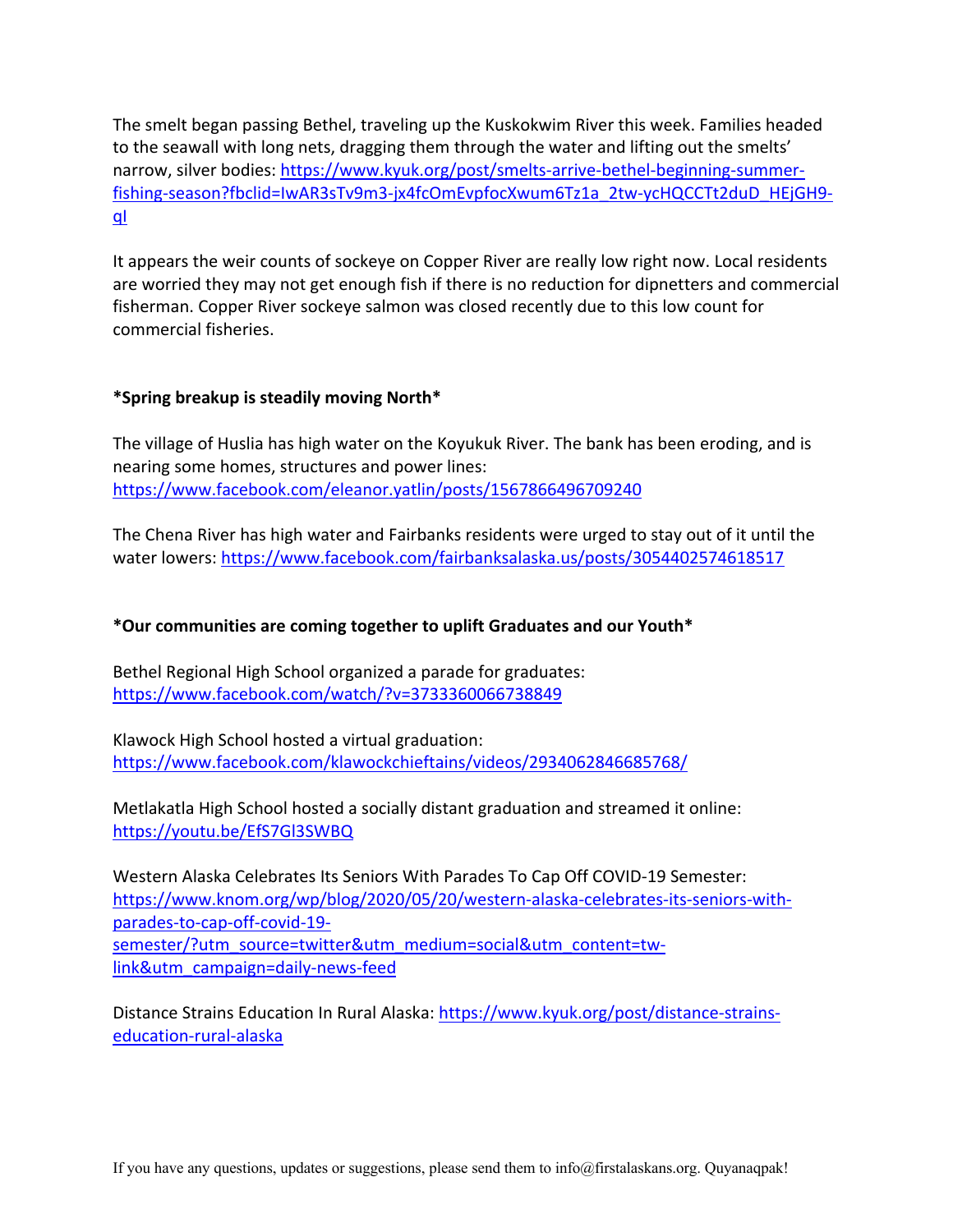**\*Many of our regions have come up with creative ways to keep us connected through the physical distancing necessary to keep our people and communities safe\***

North Slope Wide Jamboree is still going strong with challenges. They just finished up a duct tape contest and are starting a puuktaluu contest: https://www.facebook.com/groups/263480371720930/

# **\*Our people and organizations all over the state are making virtual space for cultural sharing, storytelling, connectedness and learning\***

Denakkanaaga First Chief Luke Titus and Second Chief Rev. Dr. Anna Frank share their thoughts and offer words of encouragement in this time of pandemic: https://www.facebook.com/220745701462282/videos/588286055114954/

## **\*Other Community Happenings\***

World Eskimo Indian Olympics announced the cancelation of WEIO, and are exploring ways to host an online celebration in place of our normal competitive event: https://www.facebook.com/weioak/posts/10156962201641927? $t_n$ =-R

Southwest Alaska village of Nunapitchuk grapples with flooding and coronavirus: https://www.alaskapublic.org/2020/05/20/southwest-alaska-village-of-nunapitchuk-grappleswith-flooding-and-coronavirus/

Kotzebue had its first positive case of COVID-19: https://www.alaskapublic.org/2020/05/19/first-positive-coronavirus-case-reported-inkotzebue/

Samuel Simmons Memorial Hospital is providing COVID-19 testing at the Will Rogers Memorial Airport in Utqiaġvik:

https://www.facebook.com/222631427812027/posts/3844864988921968/

Arctic Slope Native Association provides a weekly COVID-19 update: https://www.facebook.com/ArcticSlope/photos/a.546399918768508/3841023239306143/?typ e=3&theater

Study: Domestic violence hotline calls rise 52% in Alaska: https://www.theeagle.com/news/national/govt-and-politics/study-domestic-violence-hotlinecalls-rise-52-in-alaska/article\_da0c85b6-64af-5d6f-967f-254b88d665e8.html?fbclid=IwAR3uk4jSe3kcLJVZzuOHAMTLqvDQDweda9oMqADGFgKpP6dbut-IxFnOPUs